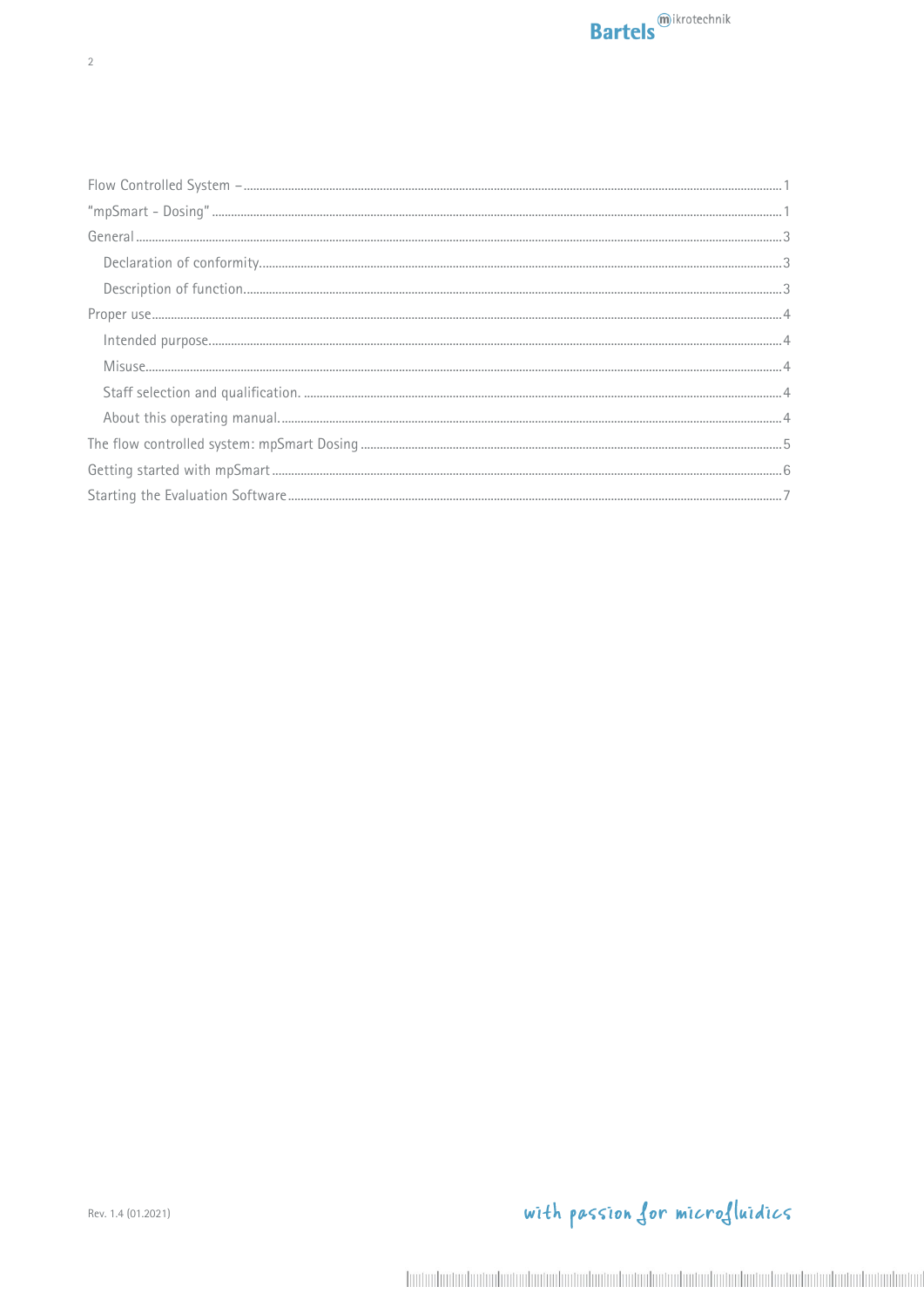## <span id="page-2-0"></span>**General**

This operating manual contains all necessary instructions for the installation, commissioning, operation and maintenance of the evaluation board mpSmart-Dosing controller. The manual is intended to help you achieving optimal results in a short time and shall assist avoiding possible sources of errors. The operating manual of the micropumps and other controllers are available separately.

The products have been designed with state-of-the-art technology and in accordance with all relevant safety regulations. However, a risk of damage to the units, other property, the operator and/or other persons cannot be fully excluded.

Always ensure that specialized and trained personnel will comply with the following general instructions.

Therefore, please keep this manual and hand out copies as required.

Bartels Mikrotechnik GmbH rejects any responsibility for damages to persons or property resulting from noncompliance with the instructions in this manual. In this case all warranties shall be void.

#### <span id="page-2-1"></span>**Declaration of conformity.**

Bartels Mikrotechnik GmbH declares that the products are compliant to the RoHS directive 2011/65/EU. The controller comply with the requirements of EMV 2014/30/EU and CE markings have been affixed to the devices. Additionally, the controllers are also compliant to the EU Low Voltage Directive 2014/35/EU.

#### <span id="page-2-2"></span>**Description of function.**

The mpSmart-Dosing have been developed for the transport of liquids. The controller has been developed for operating the micropump. Bartels Mikrotechnik can assume no liability for damages resulting from the pump media. This applies especially for hazardous fluids.

The pump must be operated with Bartels Mikrotechnik electronics. Bartels Mikrotechnik GmbH cannot guarantee the proper work of the units with customer specific electronics. If other controllers than the ones from Bartels Mikrotechnik are used, Bartels Mikrotechnik disclaims any warranty.

Moreover, please note that components of the controller and pump are operating with high-voltage. Therefore, persons wearing pacemakers are recommended to avoid the operating system.

Bartels Mikrotechnik assumes no liability for abnormal handling, improper or negligent use of the micropump and the controller that is not conform to the specified purpose of the system. This applies especially for micropump controllers, components and systems of other manufacturers, which have not been certified by Bartels Mikrotechnik.

We guarantee that the micropumps comply with the actual state of scientific and technical knowledge and due to this, the operational risks are limited to a minimum.

Do not open the housing of the micropump and the controllers. In those cases, Bartels Mikrotechnik cannot issue a guaranty anymore. Please keep this manual safe and give a copy to all users.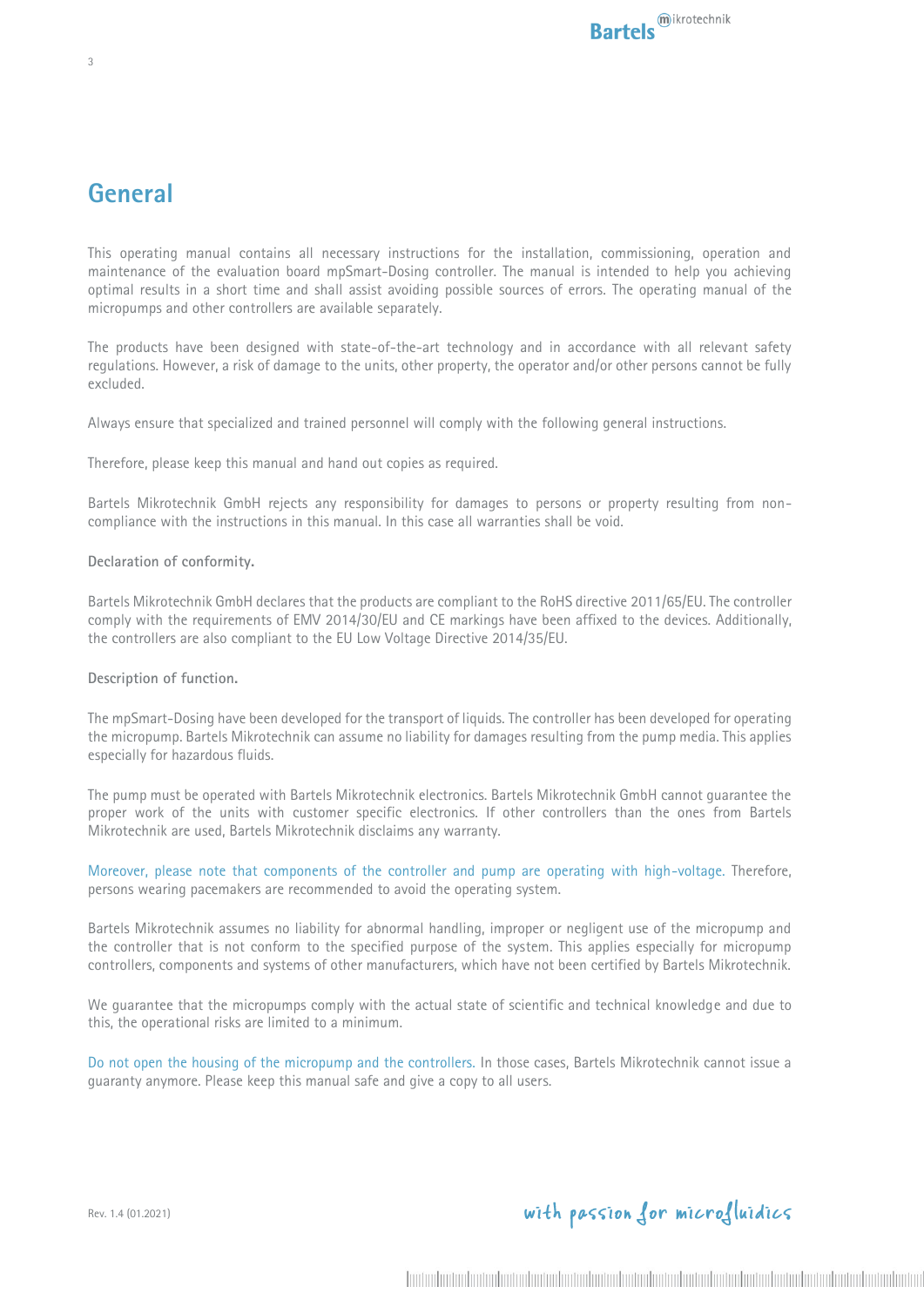## <span id="page-3-0"></span>**Proper use**

4

<span id="page-3-1"></span>**Intended purpose.**

The micropump is intended for pumping liquids with varying flow rates controlled by the electronics. The controllers are intended for operating the micropumps. Any other use of the micropump or controller unit is deemed improper.

Do not make any modifications or extensions to the pump or controller without the prior written consent of the manufacturer. Such modifications may impair the safety of the unit and are prohibited! Bartels Mikrotechnik GmbH rejects any responsibility for damage to the unit caused by unauthorized modifications to the pump and risk and liability are automatically transferred to the operator.

<span id="page-3-2"></span>**Misuse.**

The use of liquids, which may alone or in combination create explosive or otherwise health-endangering conditions (including vapors) is not permitted.

#### <span id="page-3-3"></span>**Staff selection and qualification.**

All work in connection with the installation, assembly, commissioning/decommissioning, disassembly, operation, servicing, cleaning and repairing of the pump and the controller must be carried out by qualified, suitably trained and instructed personnel. Work on electrical components and assemblies must be carried out by personnel with the necessary qualifications and skills.

<span id="page-3-4"></span>**About this operating manual.**

Warnings and important notes are clearly identified as such in the text. The relevant text sections feature a specific sign. However, this icon cannot replace the safety instructions. Therefore, carefully read all safety instructions in this manual. Warnings and important notes in this text are highlighted as shown below, according to the severity of the damage that might result from non-compliance.



DANGER indicates a hazard with a high level of RISK THAT, if not avoided, will result in death or serious injury.

with passion for microfluidics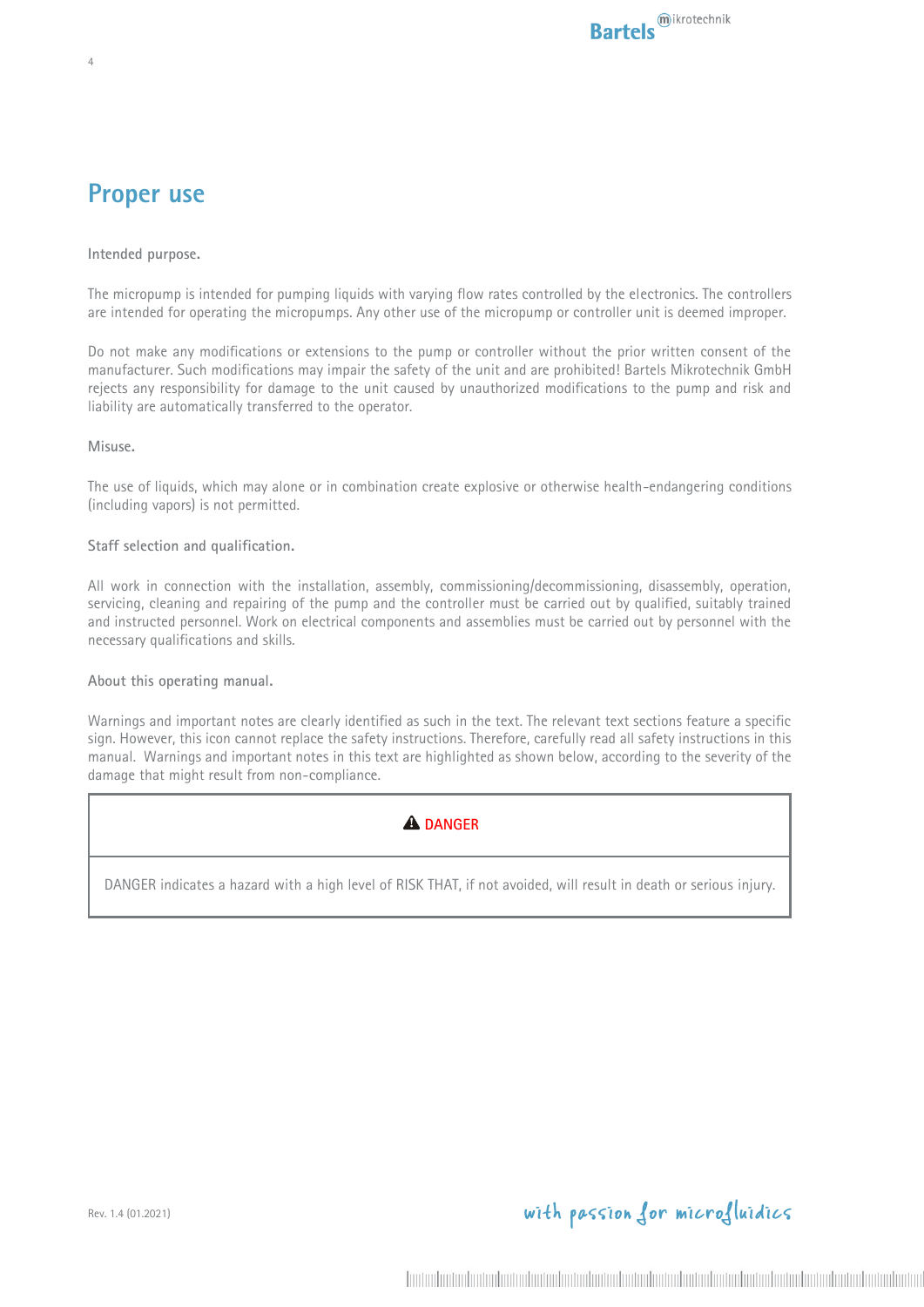# <span id="page-4-0"></span>**The flow-controlled system: mpSmart-Dosing**

This Flow Control System is a smart module for precise and regulated dosing of liquids. An on-board Arduino reads out a flowmeter made by Sensirion, comparing it to a target value and operates the mp6 micropump corresponding to a PID-regulator. The attached PC-software can be used to monitor, control and log the flowrate.

| Components                           | mp6-hyb micropump                             |
|--------------------------------------|-----------------------------------------------|
|                                      | Damper                                        |
|                                      | Flowmeter (Sensirion SLF3S-1300F)             |
|                                      | Tubing                                        |
|                                      | Tubing connectors (Swivel Barb Adapter, 1/16" |
|                                      | ID Tubing)                                    |
|                                      | Driver Board                                  |
|                                      | Software with GUI                             |
|                                      | $mp-hc$                                       |
| min. Flowrate                        | $0.5$ ml/min                                  |
| max. Flowrate                        | 8 ml/min                                      |
| accuracy                             | $< +5%$                                       |
| software calibration                 | Water                                         |
| USB-port                             | one                                           |
| input voltage                        | 5V                                            |
| operating temperature                | +5 $°C$ bis +45 $°C$                          |
| material in contact with fluid       | PPSU, FKM, PP, PPS, stainless steel, Tygon,   |
|                                      | epoxy - based adhesive                        |
| lifetime                             | 5000 h                                        |
| self-priming                         | yes                                           |
| dimensions (electronic board)        | 80x60x18 mm <sup>3</sup>                      |
| weight (electronic board)            | 38q                                           |
| power consumption (maximum/stand by) | 365 mW/232 mW                                 |
| power supply                         | Via USB; 5 V                                  |
| pumping media                        | Liquid (water)                                |

Rev. 1.4 (01.2021)

# with passion for microfluidics

5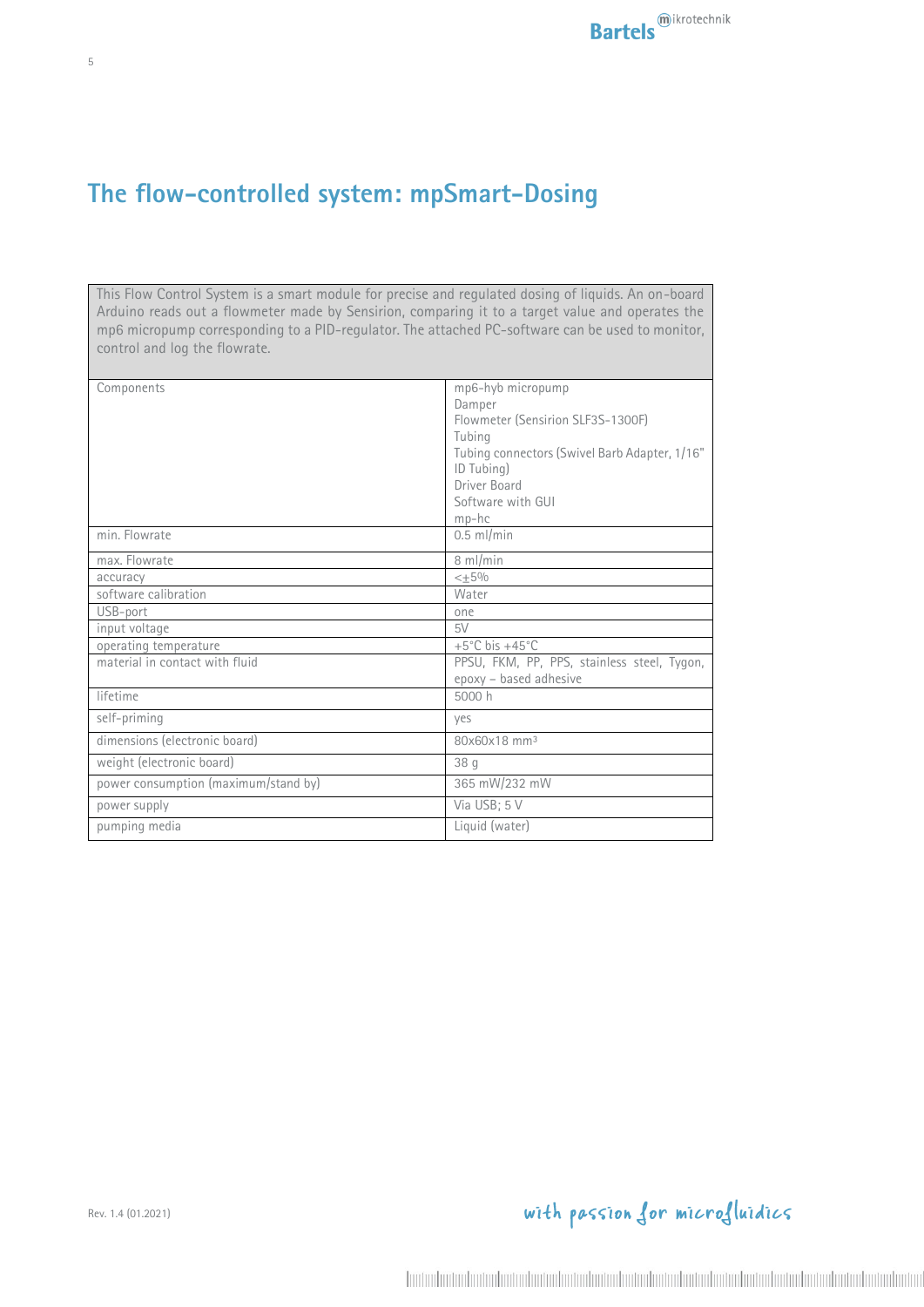# <span id="page-5-0"></span>**Getting started with mpSmart-Dosing**

The mpSmart-Dosing includes 3 main components:

A mp6 micropump, a mp-damper and a SFL3S1300F flowrate sensor.

For the fluid channel, connect them as shown in the following figure. Use tubes with an inner diameter 1.3 mm for mp6 micropump in- and outlets as well as for the mp-damper. The SLF3S-1300F requires tube connectors on both sides which are included in the mpSmart-Dosing (UP D-646; Swivel Barb Adapter, 1/16" ID Tubing). As for the tube lengths between mp6 micropump & mp-damper or mp-damper & SLF3S-1300F we recommend at least 50 mm.



For the wiring, use the included cable to connect the mp6 micropump and SLF3S-1300F to the Driver PCB and the USB cable to connect the Arduino on the Driver PCB with your PC.

## with passion for microfluidics

6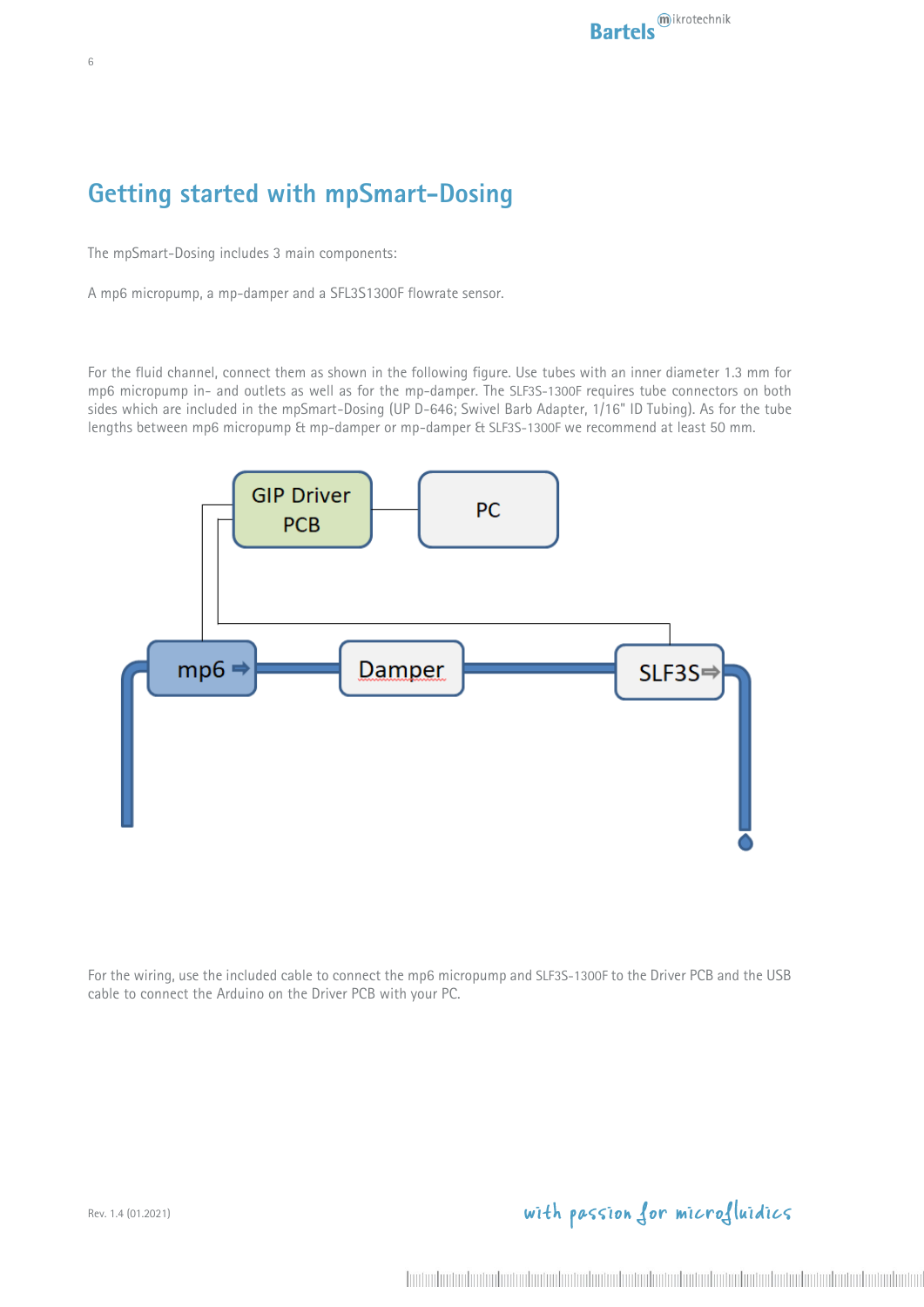### <span id="page-6-0"></span>**Starting the Evaluation Software**

After installing the included software execute the mpSmart.exe to start it up. The **Connection Manager** can be found in the **top left corner**. Make sure the USB cable is plugged in and the device is recognized and choose the right COM-Port. When selected click on "Connect" to start the communication between the program and the driver. If the device was not found you might need to install the driver for the Arduino nano microcontroller manually.

| <b>D</b> mpletud<br><b>C</b> commissional of | <b>Connection Manager</b> |                                                                                       |       |      |                 | $\epsilon$<br>$\times$<br>$\sim$<br>Bartels<br>$\mathbb{Q}$ |  |  |
|----------------------------------------------|---------------------------|---------------------------------------------------------------------------------------|-------|------|-----------------|-------------------------------------------------------------|--|--|
| Totalise Food                                | $\bullet$ .               | <b>Sig lime flot-</b>                                                                 |       |      |                 | $\cdot$ $\overline{\Box}$                                   |  |  |
| $0 - 9 -$                                    |                           |                                                                                       |       |      |                 |                                                             |  |  |
| mpSmart                                      |                           |                                                                                       |       |      | Sensor Flowcale |                                                             |  |  |
| <b>Sul Bowranger</b>                         | Pump Toggle:              |                                                                                       |       |      |                 |                                                             |  |  |
| GE NOI-TIOE Links                            | $^{m}$                    |                                                                                       |       |      |                 |                                                             |  |  |
| O 1300 - 2500 p.mai.                         | $\alpha$                  | 10                                                                                    |       |      |                 |                                                             |  |  |
| C 200 000 pm                                 |                           |                                                                                       |       |      |                 |                                                             |  |  |
| O 600-000 pres                               | 63240 Arish<br>Adult Rev. |                                                                                       |       |      |                 |                                                             |  |  |
| <b>Ebramin</b>                               | 13 ritrin                 |                                                                                       |       |      |                 |                                                             |  |  |
| ٠                                            | 500 B Lines               | $\boldsymbol{s}$                                                                      |       |      |                 |                                                             |  |  |
|                                              |                           | $\ddot{\phantom{a}}$<br>Flournie (dimin) (10°3)<br>$\overline{A}$<br>$2 -$<br>$\circ$ | 05.57 | cost | 00:07           | 00:12                                                       |  |  |
| $\bigotimes$ + Ready.                        |                           |                                                                                       |       |      | Time            |                                                             |  |  |
| <b>Contractor</b>                            |                           |                                                                                       |       |      |                 | and the state of the TITE                                   |  |  |

To start your mpSmart-Dosing all you need to do is to **choose one of the four flowrate ranges**, e.g. 4500 – 8000 µl/min.



**The exact flowrate** can be set by the the slider underneath or the text field next to it.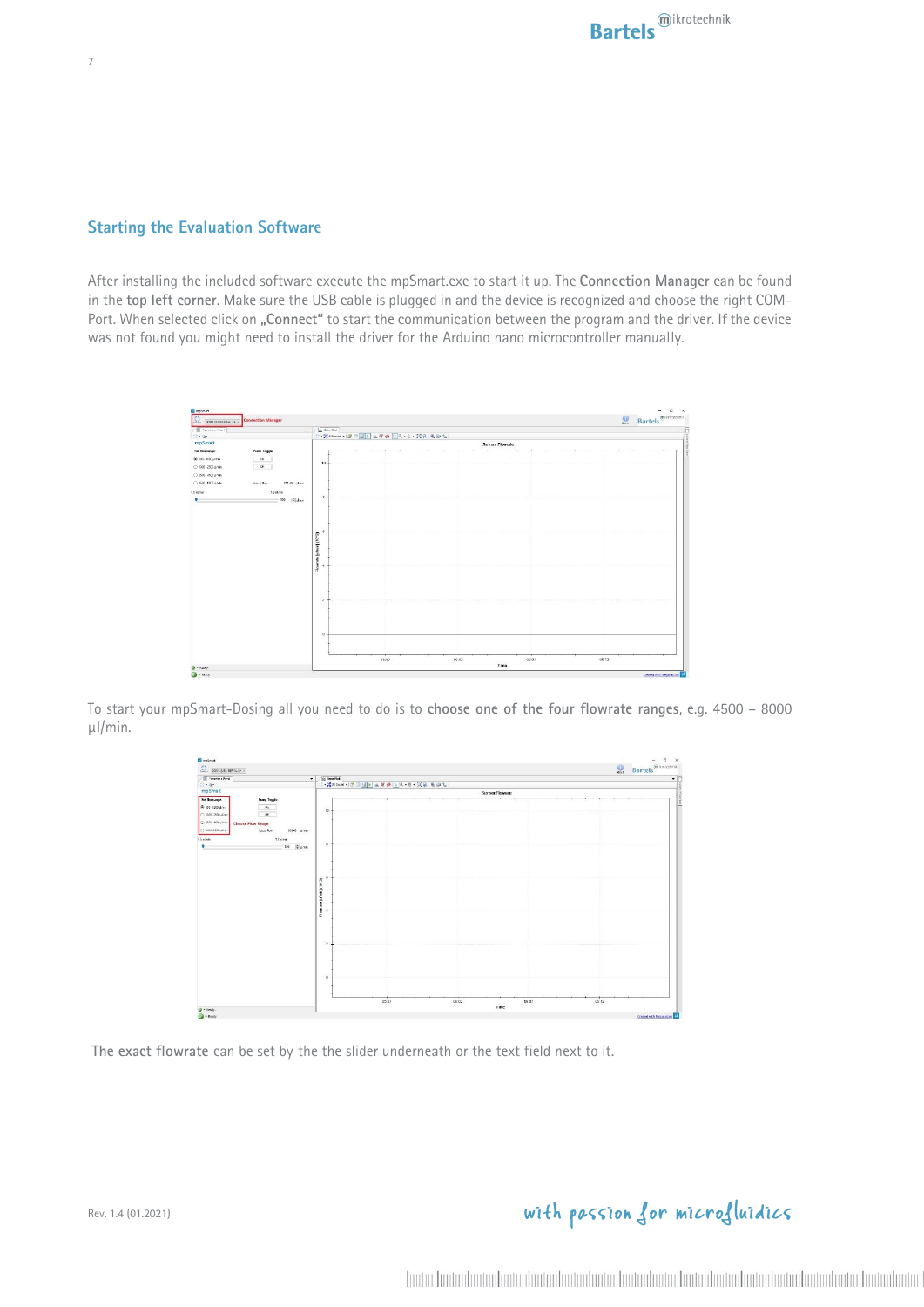

Afterwards the mp6 micropump can be **started or stopped with the on or off button**. The current flowrate is displayed underneath or as a time plot on the right of the Evaluation software.